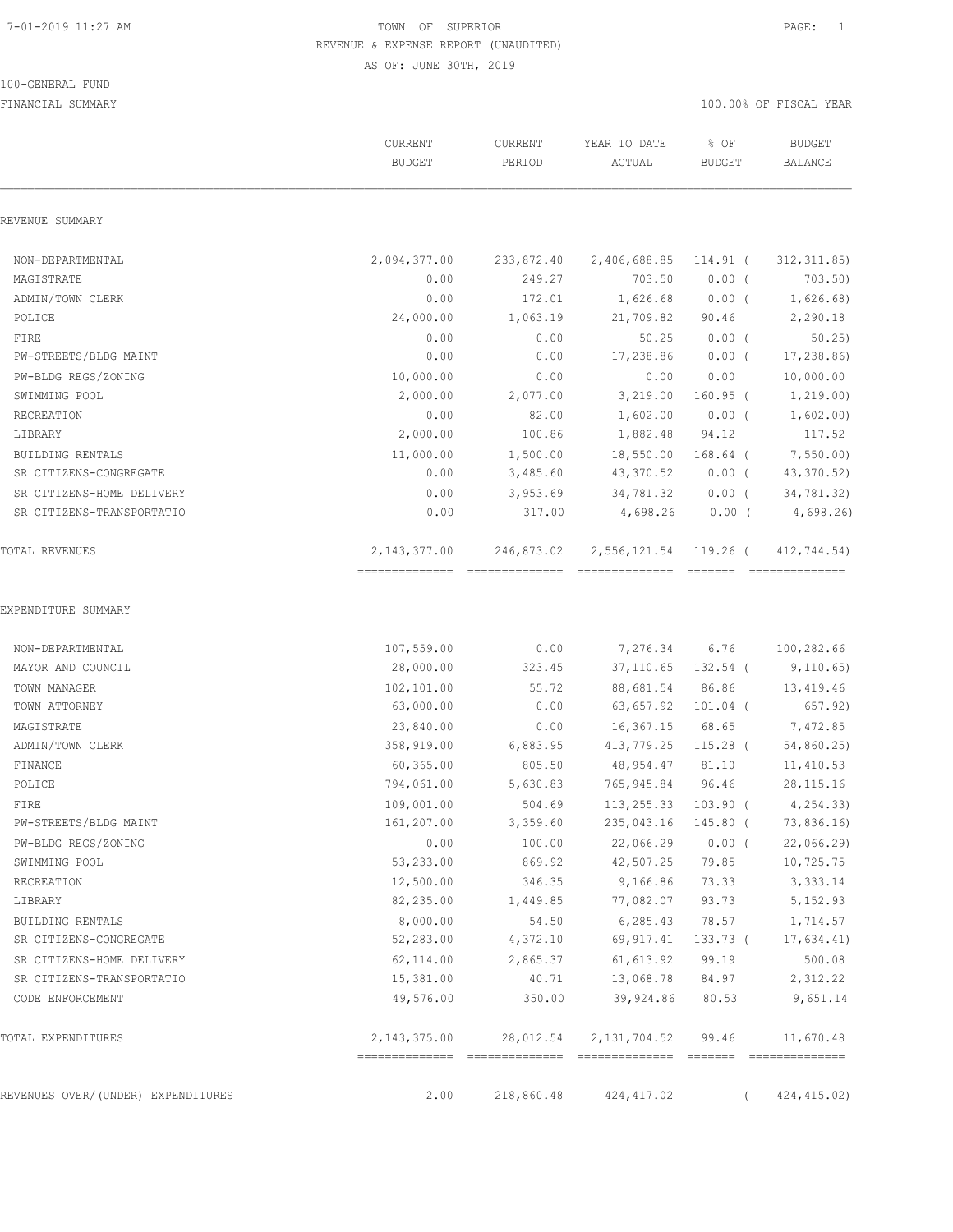200-REFUSE SERVICE

|                                                      | CURRENT<br><b>BUDGET</b>   | CURRENT<br>PERIOD                                | YEAR TO DATE<br>ACTUAL | % OF<br><b>BUDGET</b> | BUDGET<br><b>BALANCE</b>                      |
|------------------------------------------------------|----------------------------|--------------------------------------------------|------------------------|-----------------------|-----------------------------------------------|
| REVENUE SUMMARY                                      |                            |                                                  |                        |                       |                                               |
| NON-DEPARTMENTAL                                     | 4,000.00                   | 520.00                                           |                        |                       | 8,285.68 207.14 (4,285.68)                    |
| TOTAL REVENUES                                       | 4,000.00<br>============== | 520.00                                           | ==============         |                       | 8,285.68 207.14 ( 4,285.68)<br>============== |
| EXPENDITURE SUMMARY                                  |                            |                                                  |                        |                       |                                               |
| NON-DEPARTMENTAL                                     | 111,697.00                 | 742.43 128,190.06 114.77 ( 16,493.06)            |                        |                       |                                               |
| TOTAL EXPENDITURES                                   |                            | 111,697.00 742.43 128,190.06 114.77 ( 16,493.06) |                        |                       |                                               |
|                                                      |                            |                                                  |                        |                       |                                               |
| REVENUES OVER/(UNDER) EXPENDITURES<br>$\overline{a}$ |                            | $107,697.00$ (222.43) (119,904.38)               |                        |                       | 12,207.38                                     |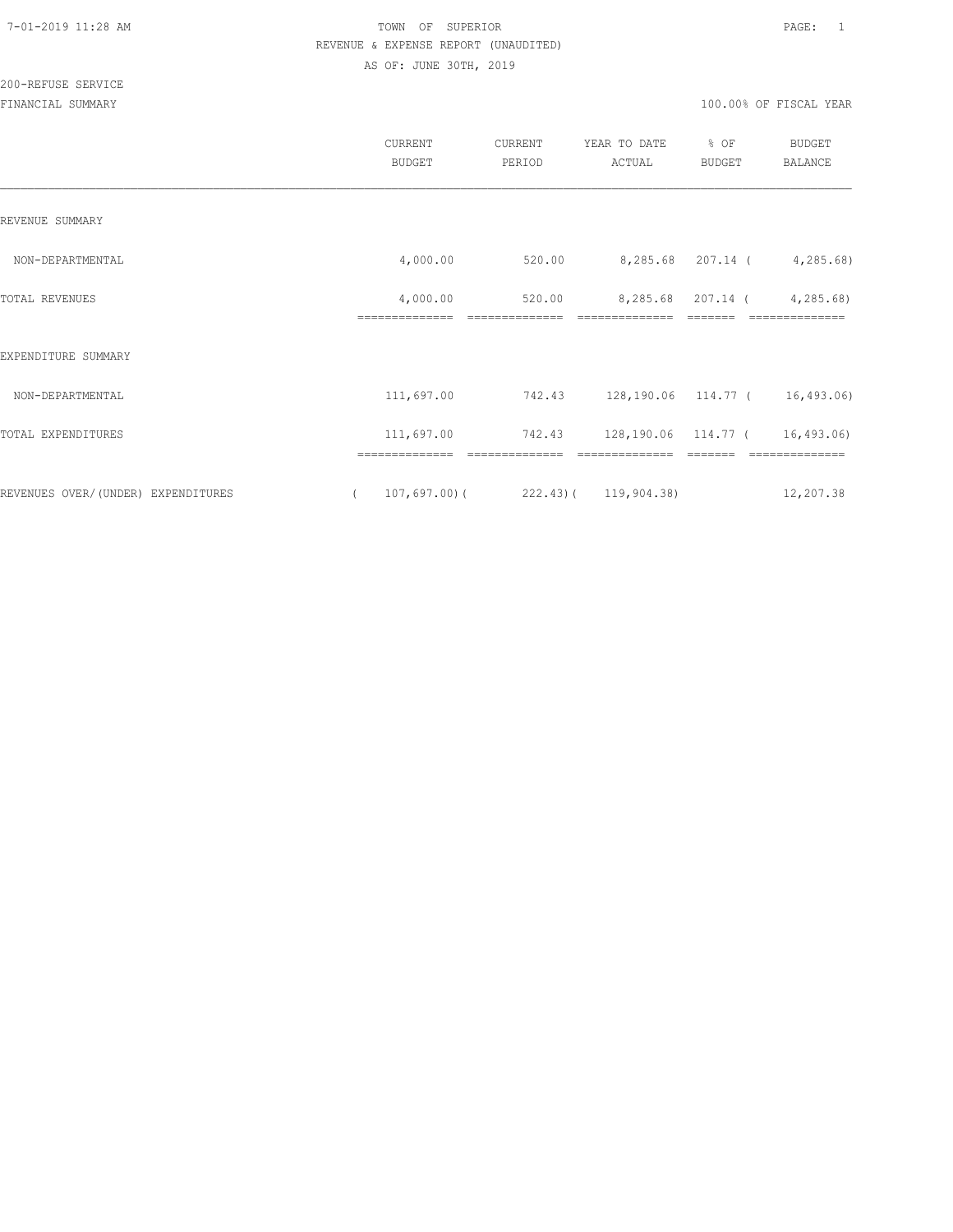# 210-SEWER

|                                    | CURRENT<br><b>BUDGET</b>     | CURRENT<br>PERIOD           | YEAR TO DATE<br>ACTUAL                | % OF<br><b>BUDGET</b> | <b>BUDGET</b><br>BALANCE    |
|------------------------------------|------------------------------|-----------------------------|---------------------------------------|-----------------------|-----------------------------|
| REVENUE SUMMARY                    |                              |                             |                                       |                       |                             |
| NON-DEPARTMENTAL                   | 380,000.00                   | 26,596.00                   | 336,104.79 88.45                      |                       | 43,895.21                   |
| TOTAL REVENUES                     | 380,000.00<br>============== | 26,596.00<br>============== | 336, 104. 79 88. 45<br>============== |                       | 43,895.21<br>============== |
| EXPENDITURE SUMMARY                |                              |                             |                                       |                       |                             |
| NON-DEPARTMENTAL                   | 502,925.00                   | 1,505.50                    | 337,278.05 67.06                      |                       | 165,646.95                  |
| TOTAL EXPENDITURES                 | 502,925.00                   | 1,505.50                    | 337,278.05                            | 67.06                 | 165,646.95                  |
| REVENUES OVER/(UNDER) EXPENDITURES | ==============               |                             | $122, 925.00$ 25,090.50 ( 1,173.26)   | $\left($              | 121,751.74)                 |
|                                    |                              |                             |                                       |                       |                             |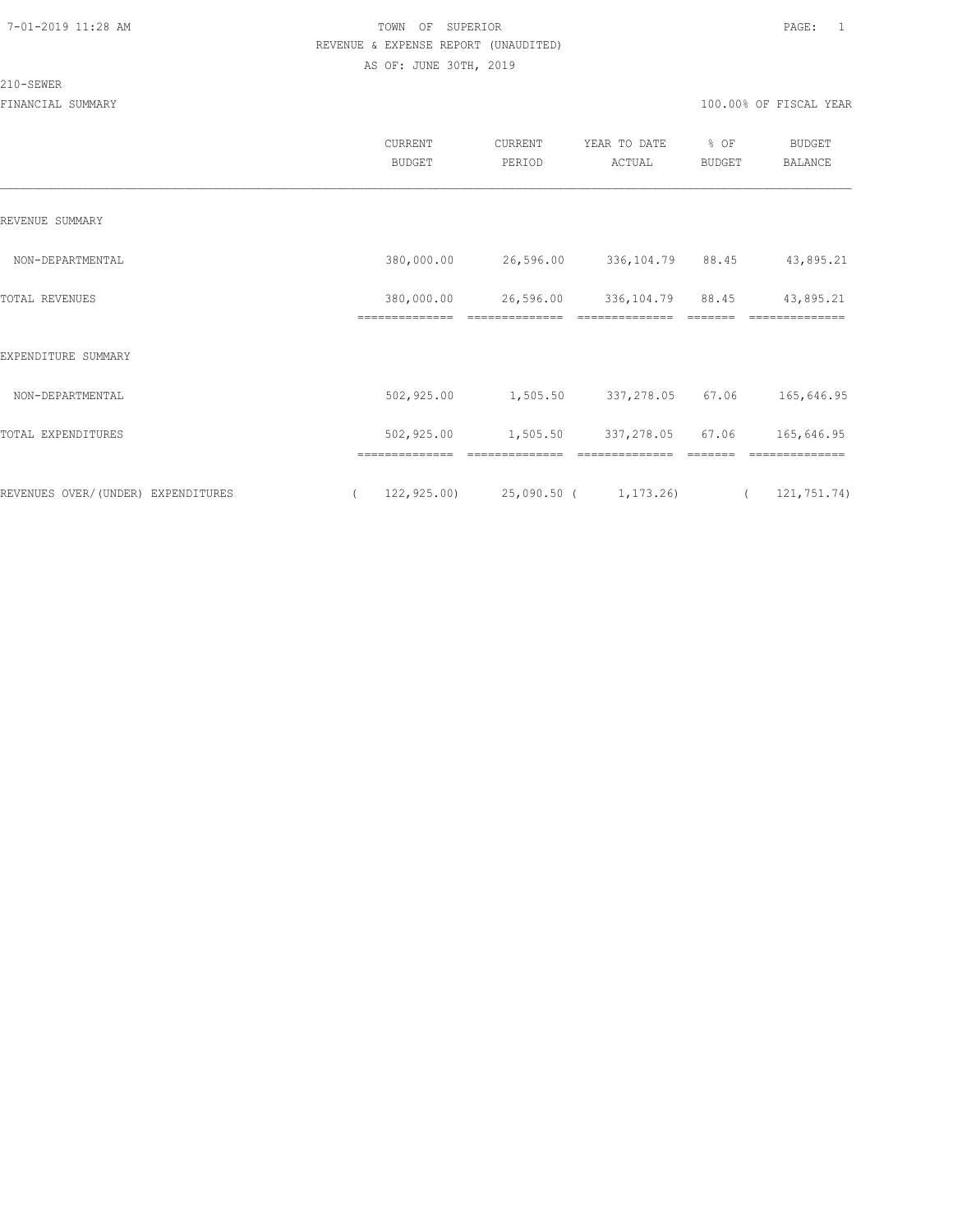#### 220-AMBULANCE

|                                     | <b>CURRENT</b><br><b>BUDGET</b> | CURRENT<br>PERIOD           | YEAR TO DATE<br>ACTUAL | % OF<br><b>BUDGET</b> | <b>BUDGET</b><br><b>BALANCE</b> |
|-------------------------------------|---------------------------------|-----------------------------|------------------------|-----------------------|---------------------------------|
| REVENUE SUMMARY                     |                                 |                             |                        |                       |                                 |
| NON-DEPARTMENTAL                    | 648,627.00                      | 22,431.39                   | 318,292.18             | 49.07                 | 330, 334.82                     |
| TOTAL REVENUES                      | 648,627.00<br>==============    | 22,431.39                   | 318,292.18             | 49.07                 | 330, 334.82                     |
| EXPENDITURE SUMMARY                 |                                 |                             |                        |                       |                                 |
| NON-DEPARTMENTAL                    | 423,158.00                      | 4,435.96                    | 359,939.87             | 85.06                 | 63, 218.13                      |
| TOTAL EXPENDITURES                  | 423,158.00                      | 4,435.96                    | 359,939.87 85.06       |                       | 63, 218.13                      |
|                                     |                                 |                             |                        |                       |                                 |
| REVENUES OVER/ (UNDER) EXPENDITURES | 225,469.00                      | $17,995.43$ ( $41,647.69$ ) |                        |                       | 267,116.69                      |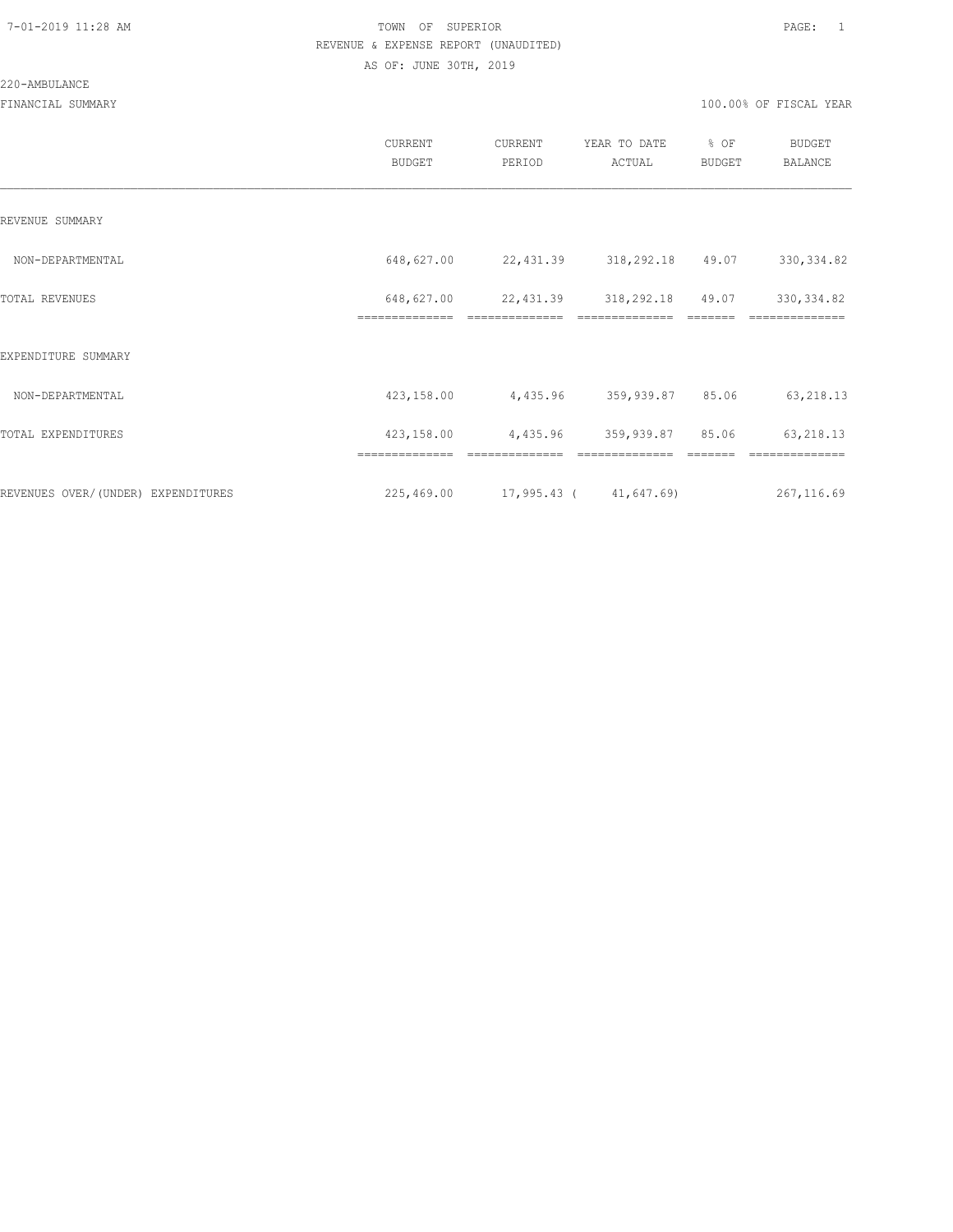#### 230-CEMETARY

|                                    | CURRENT<br><b>BUDGET</b>    | <b>CURRENT</b><br>PERIOD   | YEAR TO DATE<br>ACTUAL | % OF<br><b>BUDGET</b> | <b>BUDGET</b><br><b>BALANCE</b> |
|------------------------------------|-----------------------------|----------------------------|------------------------|-----------------------|---------------------------------|
| REVENUE SUMMARY                    |                             |                            |                        |                       |                                 |
| NON-DEPARTMENTAL                   | 25,000.00                   | 2,650.00                   | 24,250.00 97.00        |                       | 750.00                          |
| TOTAL REVENUES                     | 25,000.00<br>============== | 2,650.00<br>============== | 24,250.00              | 97.00                 | 750.00                          |
| EXPENDITURE SUMMARY                |                             |                            |                        |                       |                                 |
| NON-DEPARTMENTAL                   | 19,847.00                   | 133.41                     |                        |                       | 23,802.24 119.93 ( 3,955.24)    |
| TOTAL EXPENDITURES                 | 19,847.00                   | 133.41                     | 23,802.24 119.93 (     |                       | 3, 955.24                       |
|                                    |                             |                            |                        |                       |                                 |
| REVENUES OVER/(UNDER) EXPENDITURES | 5,153.00                    | 2,516.59                   | 447.76                 |                       | 4,705.24                        |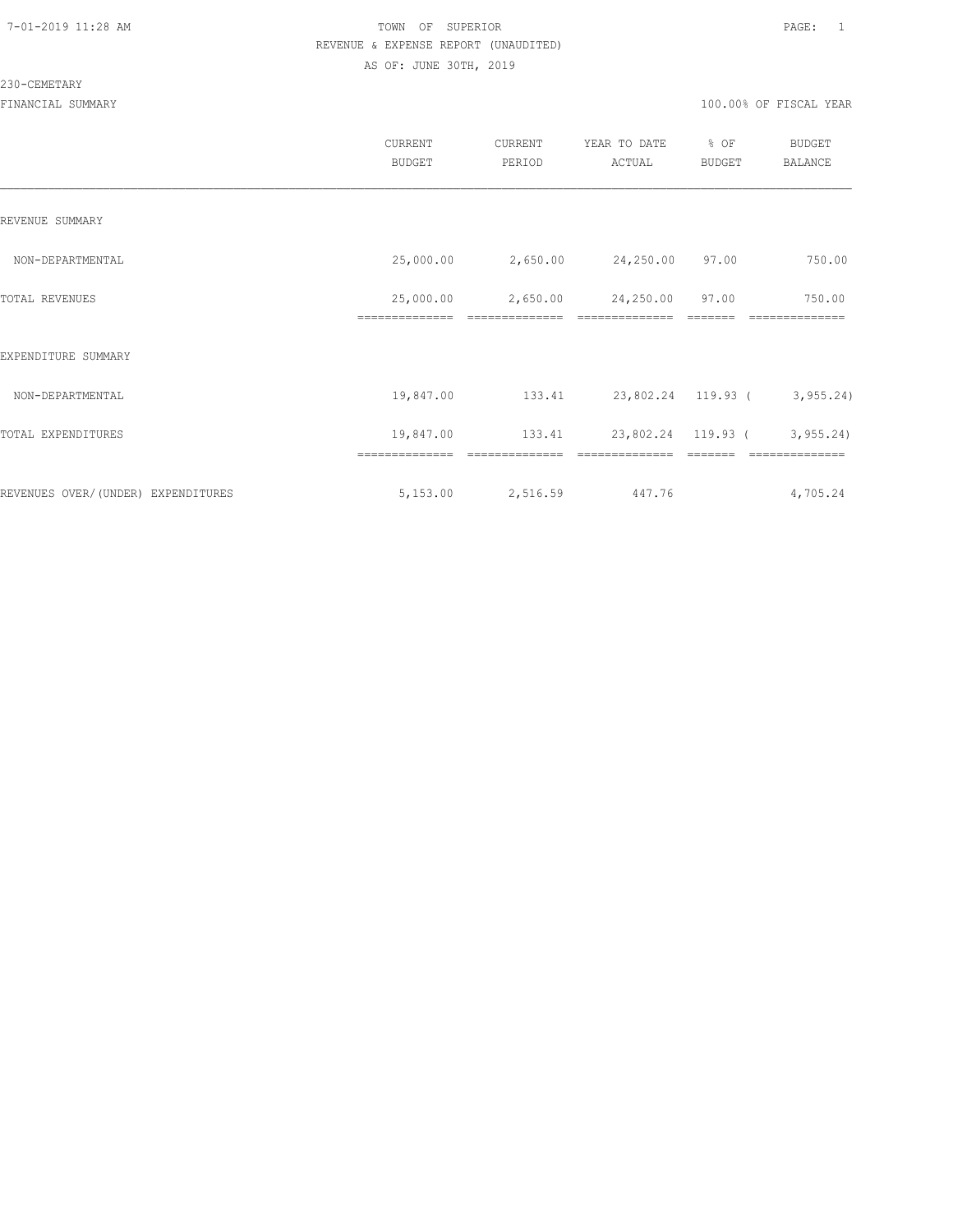## 300-HIGHWAY USERS REVENUE

|                                    | <b>CURRENT</b><br><b>BUDGET</b> | CURRENT<br>PERIOD | YEAR TO DATE<br>ACTUAL     | % OF<br>BUDGET | BUDGET<br><b>BALANCE</b> |
|------------------------------------|---------------------------------|-------------------|----------------------------|----------------|--------------------------|
| REVENUE SUMMARY                    |                                 |                   |                            |                |                          |
| NON-DEPARTMENTAL                   | 468,178.00                      |                   | 19,981.35 247,577.97 52.88 |                | 220,600.03               |
| TOTAL REVENUES                     | 468,178.00                      | 19,981.35         | 247,577.97                 | 52.88          | 220,600.03               |
| EXPENDITURE SUMMARY                |                                 |                   |                            |                |                          |
| NON-DEPARTMENTAL                   | 406,033.00                      |                   | 2,501.54 244,398.98        | 60.19          | 161,634.02               |
| TOTAL EXPENDITURES                 | 406,033.00                      |                   | 2,501.54 244,398.98 60.19  |                | 161,634.02               |
|                                    | ==============                  | ==============    | ==============             |                | ==============           |
| REVENUES OVER/(UNDER) EXPENDITURES | 62,145.00                       | 17,479.81         | 3,178.99                   |                | 58,966.01                |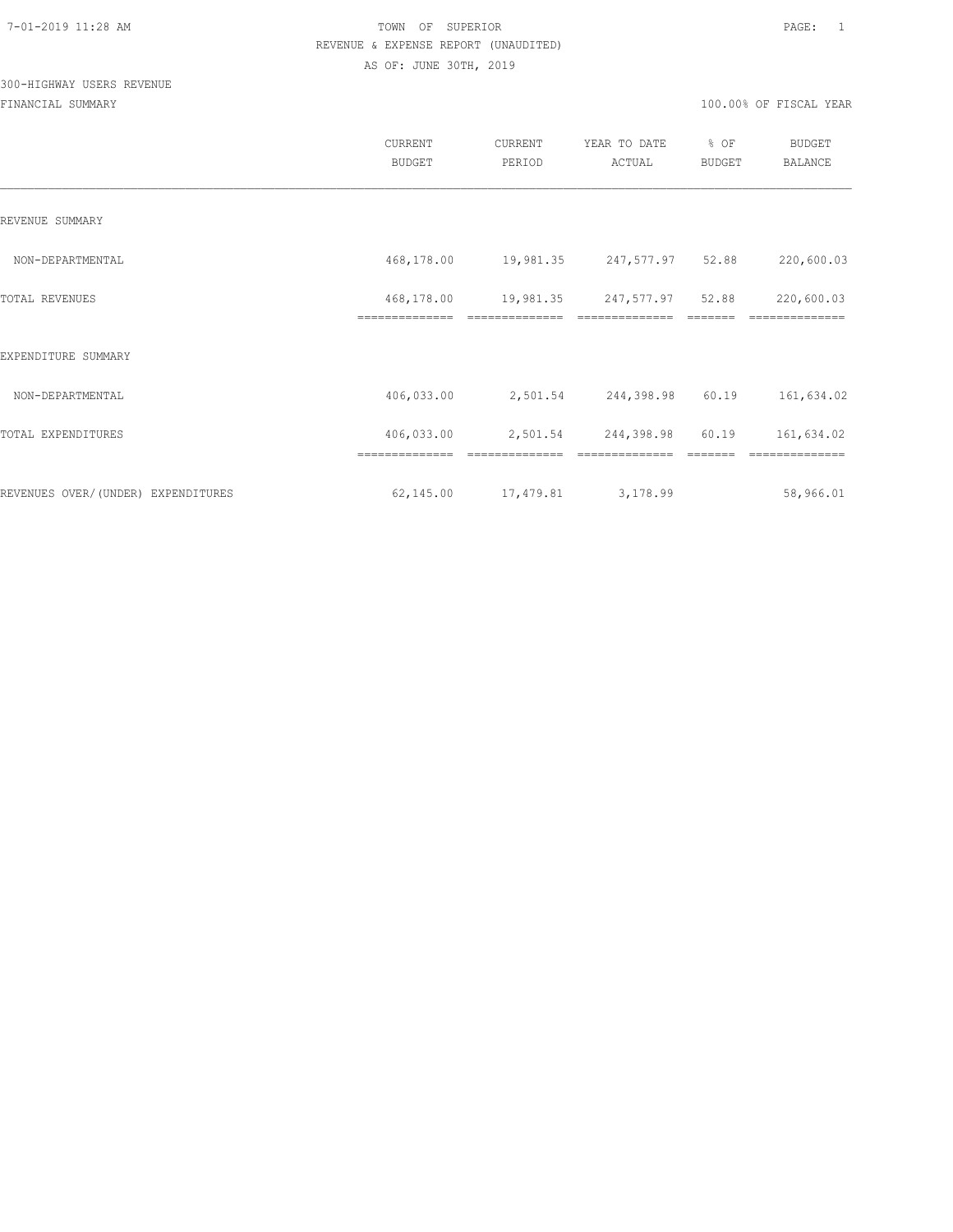310-EXCISE TAX

|                                    | CURRENT<br><b>BUDGET</b>     | CURRENT<br>PERIOD                        | YEAR TO DATE<br>ACTUAL                       | % OF<br>BUDGET | <b>BUDGET</b><br>BALANCE |
|------------------------------------|------------------------------|------------------------------------------|----------------------------------------------|----------------|--------------------------|
| REVENUE SUMMARY                    |                              |                                          |                                              |                |                          |
| NON-DEPARTMENTAL                   |                              | 415,771.00  13,679.81  130,107.13  31.29 |                                              |                | 285,663.87               |
| TOTAL REVENUES                     | 415,771.00<br>============== |                                          | 13,679.81 130,107.13 31.29<br>-------------- |                | 285,663.87               |
| EXPENDITURE SUMMARY                |                              |                                          |                                              |                |                          |
| NON-DEPARTMENTAL                   | 477,917.00                   | 7,561.45 195,549.23                      |                                              | 40.92          | 282,367.77               |
| TOTAL EXPENDITURES                 | 477,917.00                   | 7,561.45                                 | 195,549.23                                   | 40.92          | 282,367.77               |
| REVENUES OVER/(UNDER) EXPENDITURES | ==============<br>62, 146.00 | $6,118.36$ (                             | 65, 442.10                                   |                | 3,296.10                 |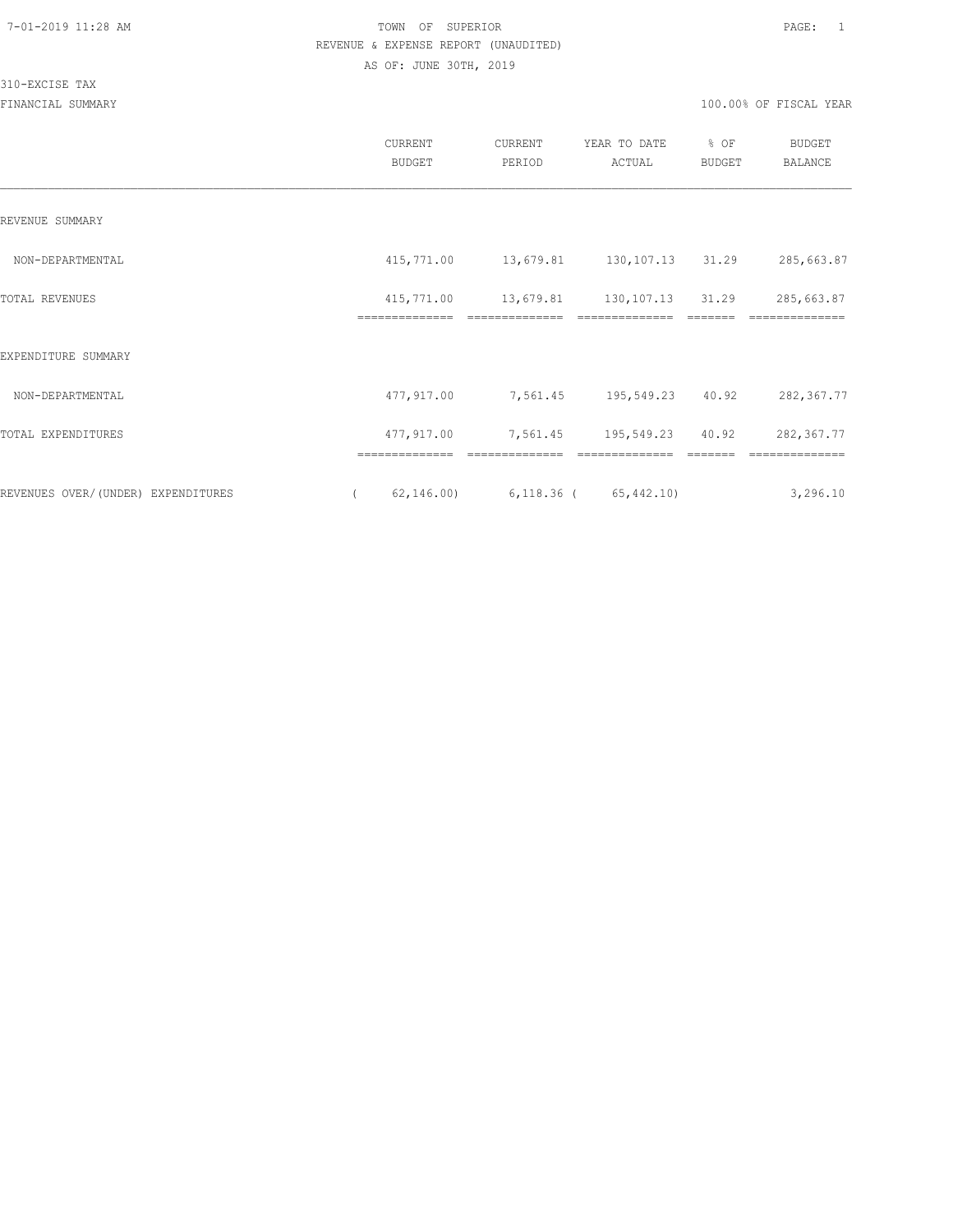|                     | CURRENT<br>BUDGET | CURRENT<br>PERIOD                 | YEAR TO DATE<br>ACTUAL | $\div$ OF<br>BUDGET                                                                                                                                                                                                                                                                                                                                                                                                                                                                                                                                               | BUDGET<br>BALANCE                 |
|---------------------|-------------------|-----------------------------------|------------------------|-------------------------------------------------------------------------------------------------------------------------------------------------------------------------------------------------------------------------------------------------------------------------------------------------------------------------------------------------------------------------------------------------------------------------------------------------------------------------------------------------------------------------------------------------------------------|-----------------------------------|
| REVENUE SUMMARY     |                   |                                   |                        |                                                                                                                                                                                                                                                                                                                                                                                                                                                                                                                                                                   |                                   |
|                     | ==============    | ==============                    | ==============         | $\begin{array}{c} \begin{array}{c} \begin{array}{c} \begin{array}{c} \begin{array}{c} \end{array}\\ \end{array}\\ \end{array} \end{array} \end{array} \end{array} \end{array} \end{array} \end{array} \begin{array}{c} \begin{array}{c} \begin{array}{c} \begin{array}{c} \end{array}\\ \end{array} \end{array} \end{array} \end{array} \begin{array}{c} \begin{array}{c} \begin{array}{c} \end{array}\\ \end{array} \end{array} \end{array} \begin{array}{c} \begin{array}{c} \begin{array}{c} \end{array}\\ \end{array} \end{array} \end{array} \begin{array}{$ | ==============                    |
| EXPENDITURE SUMMARY |                   |                                   |                        |                                                                                                                                                                                                                                                                                                                                                                                                                                                                                                                                                                   |                                   |
|                     | ==============    | ______________<br>--------------- | ==============         | --------<br>-------                                                                                                                                                                                                                                                                                                                                                                                                                                                                                                                                               | ______________<br>--------------- |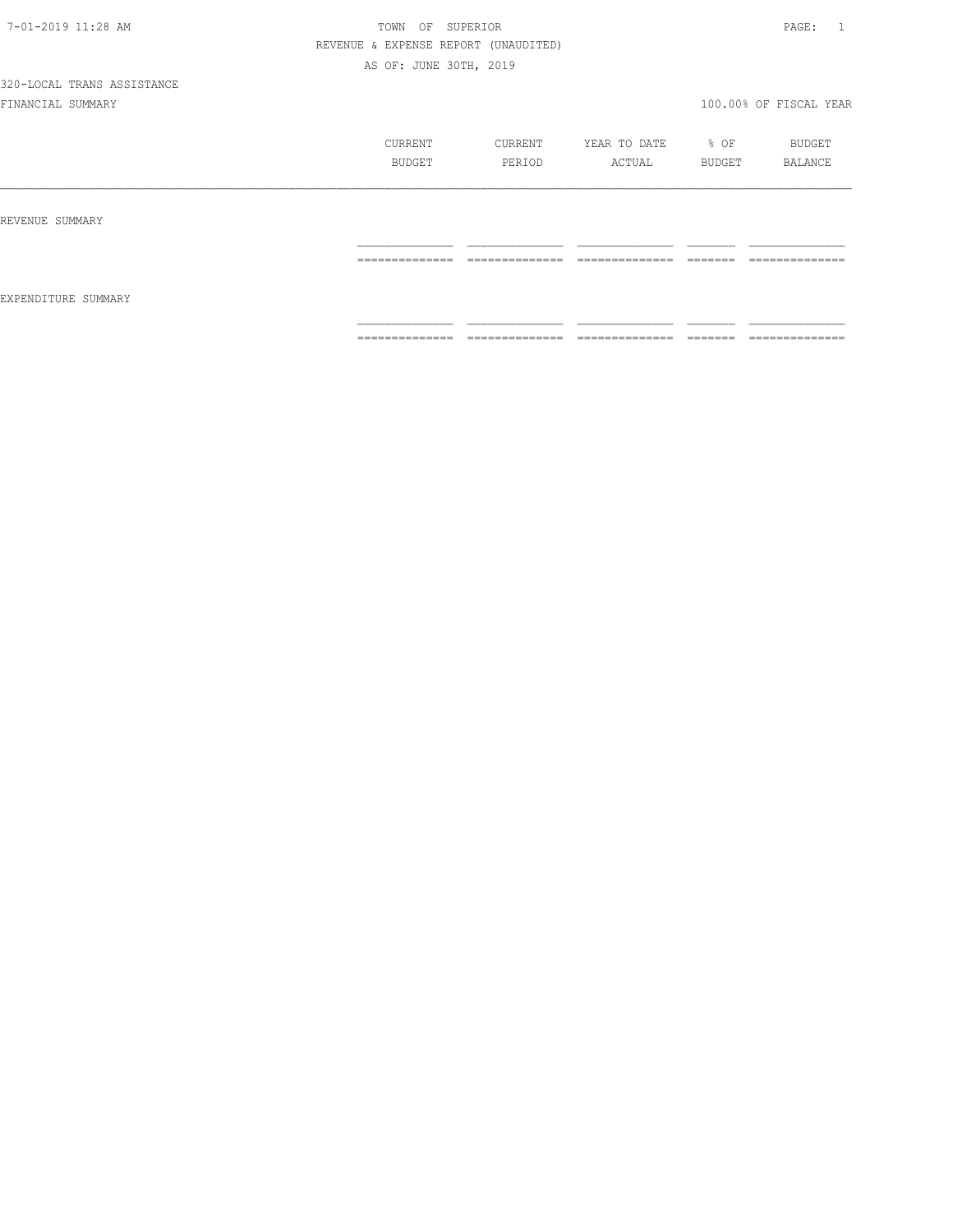400-GADA BOND

|                     | CURRENT<br>BUDGET                                                                                                                                                                                                                                                                                                                                                                                                                                                                            | CURRENT<br>PERIOD                                                                                                                                                                                                                                                                                                                                                                                                                                                                            | YEAR TO DATE<br>ACTUAL                                                                                                                                                                                                                                                                                                                                                                                                                                                                 | % OF<br>BUDGET      | BUDGET<br>BALANCE                                                                                                                                                                                                                                                                                                                                                                                                                                                                            |
|---------------------|----------------------------------------------------------------------------------------------------------------------------------------------------------------------------------------------------------------------------------------------------------------------------------------------------------------------------------------------------------------------------------------------------------------------------------------------------------------------------------------------|----------------------------------------------------------------------------------------------------------------------------------------------------------------------------------------------------------------------------------------------------------------------------------------------------------------------------------------------------------------------------------------------------------------------------------------------------------------------------------------------|----------------------------------------------------------------------------------------------------------------------------------------------------------------------------------------------------------------------------------------------------------------------------------------------------------------------------------------------------------------------------------------------------------------------------------------------------------------------------------------|---------------------|----------------------------------------------------------------------------------------------------------------------------------------------------------------------------------------------------------------------------------------------------------------------------------------------------------------------------------------------------------------------------------------------------------------------------------------------------------------------------------------------|
| REVENUE SUMMARY     |                                                                                                                                                                                                                                                                                                                                                                                                                                                                                              |                                                                                                                                                                                                                                                                                                                                                                                                                                                                                              |                                                                                                                                                                                                                                                                                                                                                                                                                                                                                        |                     |                                                                                                                                                                                                                                                                                                                                                                                                                                                                                              |
|                     | $\begin{array}{c} \multicolumn{2}{c} {\textbf{1}} & \multicolumn{2}{c} {\textbf{2}} & \multicolumn{2}{c} {\textbf{3}} & \multicolumn{2}{c} {\textbf{4}} \\ \multicolumn{2}{c} {\textbf{2}} & \multicolumn{2}{c} {\textbf{3}} & \multicolumn{2}{c} {\textbf{4}} & \multicolumn{2}{c} {\textbf{5}} & \multicolumn{2}{c} {\textbf{6}} \\ \multicolumn{2}{c} {\textbf{5}} & \multicolumn{2}{c} {\textbf{6}} & \multicolumn{2}{c} {\textbf{7}} & \multicolumn{2}{c} {\textbf{8}} & \multicolumn{$ | $\begin{array}{c} \multicolumn{2}{c} {\textbf{1}} & \multicolumn{2}{c} {\textbf{2}} & \multicolumn{2}{c} {\textbf{3}} & \multicolumn{2}{c} {\textbf{4}} \\ \multicolumn{2}{c} {\textbf{2}} & \multicolumn{2}{c} {\textbf{3}} & \multicolumn{2}{c} {\textbf{4}} & \multicolumn{2}{c} {\textbf{5}} & \multicolumn{2}{c} {\textbf{6}} \\ \multicolumn{2}{c} {\textbf{4}} & \multicolumn{2}{c} {\textbf{5}} & \multicolumn{2}{c} {\textbf{6}} & \multicolumn{2}{c} {\textbf{6}} & \multicolumn{$ | $\begin{array}{cccccccccc} \multicolumn{2}{c}{} & \multicolumn{2}{c}{} & \multicolumn{2}{c}{} & \multicolumn{2}{c}{} & \multicolumn{2}{c}{} & \multicolumn{2}{c}{} & \multicolumn{2}{c}{} & \multicolumn{2}{c}{} & \multicolumn{2}{c}{} & \multicolumn{2}{c}{} & \multicolumn{2}{c}{} & \multicolumn{2}{c}{} & \multicolumn{2}{c}{} & \multicolumn{2}{c}{} & \multicolumn{2}{c}{} & \multicolumn{2}{c}{} & \multicolumn{2}{c}{} & \multicolumn{2}{c}{} & \multicolumn{2}{c}{} & \mult$ | -------<br>________ | $\begin{array}{c} \multicolumn{2}{c} {\textbf{1}} & \multicolumn{2}{c} {\textbf{2}} & \multicolumn{2}{c} {\textbf{3}} & \multicolumn{2}{c} {\textbf{4}} \\ \multicolumn{2}{c} {\textbf{2}} & \multicolumn{2}{c} {\textbf{3}} & \multicolumn{2}{c} {\textbf{4}} & \multicolumn{2}{c} {\textbf{5}} & \multicolumn{2}{c} {\textbf{6}} \\ \multicolumn{2}{c} {\textbf{4}} & \multicolumn{2}{c} {\textbf{5}} & \multicolumn{2}{c} {\textbf{6}} & \multicolumn{2}{c} {\textbf{6}} & \multicolumn{$ |
| EXPENDITURE SUMMARY |                                                                                                                                                                                                                                                                                                                                                                                                                                                                                              |                                                                                                                                                                                                                                                                                                                                                                                                                                                                                              |                                                                                                                                                                                                                                                                                                                                                                                                                                                                                        |                     |                                                                                                                                                                                                                                                                                                                                                                                                                                                                                              |
|                     | $\begin{array}{c} \multicolumn{2}{c} {\textbf{1}} & \multicolumn{2}{c} {\textbf{2}} & \multicolumn{2}{c} {\textbf{3}} & \multicolumn{2}{c} {\textbf{4}} \\ \multicolumn{2}{c} {\textbf{2}} & \multicolumn{2}{c} {\textbf{3}} & \multicolumn{2}{c} {\textbf{4}} & \multicolumn{2}{c} {\textbf{5}} & \multicolumn{2}{c} {\textbf{6}} \\ \multicolumn{2}{c} {\textbf{5}} & \multicolumn{2}{c} {\textbf{6}} & \multicolumn{2}{c} {\textbf{7}} & \multicolumn{2}{c} {\textbf{8}} & \multicolumn{$ | ______________<br>_______________                                                                                                                                                                                                                                                                                                                                                                                                                                                            | $\begin{array}{cccccccccc} \multicolumn{2}{c}{} & \multicolumn{2}{c}{} & \multicolumn{2}{c}{} & \multicolumn{2}{c}{} & \multicolumn{2}{c}{} & \multicolumn{2}{c}{} & \multicolumn{2}{c}{} & \multicolumn{2}{c}{} & \multicolumn{2}{c}{} & \multicolumn{2}{c}{} & \multicolumn{2}{c}{} & \multicolumn{2}{c}{} & \multicolumn{2}{c}{} & \multicolumn{2}{c}{} & \multicolumn{2}{c}{} & \multicolumn{2}{c}{} & \multicolumn{2}{c}{} & \multicolumn{2}{c}{} & \multicolumn{2}{c}{} & \mult$ |                     | _______________<br>---------------                                                                                                                                                                                                                                                                                                                                                                                                                                                           |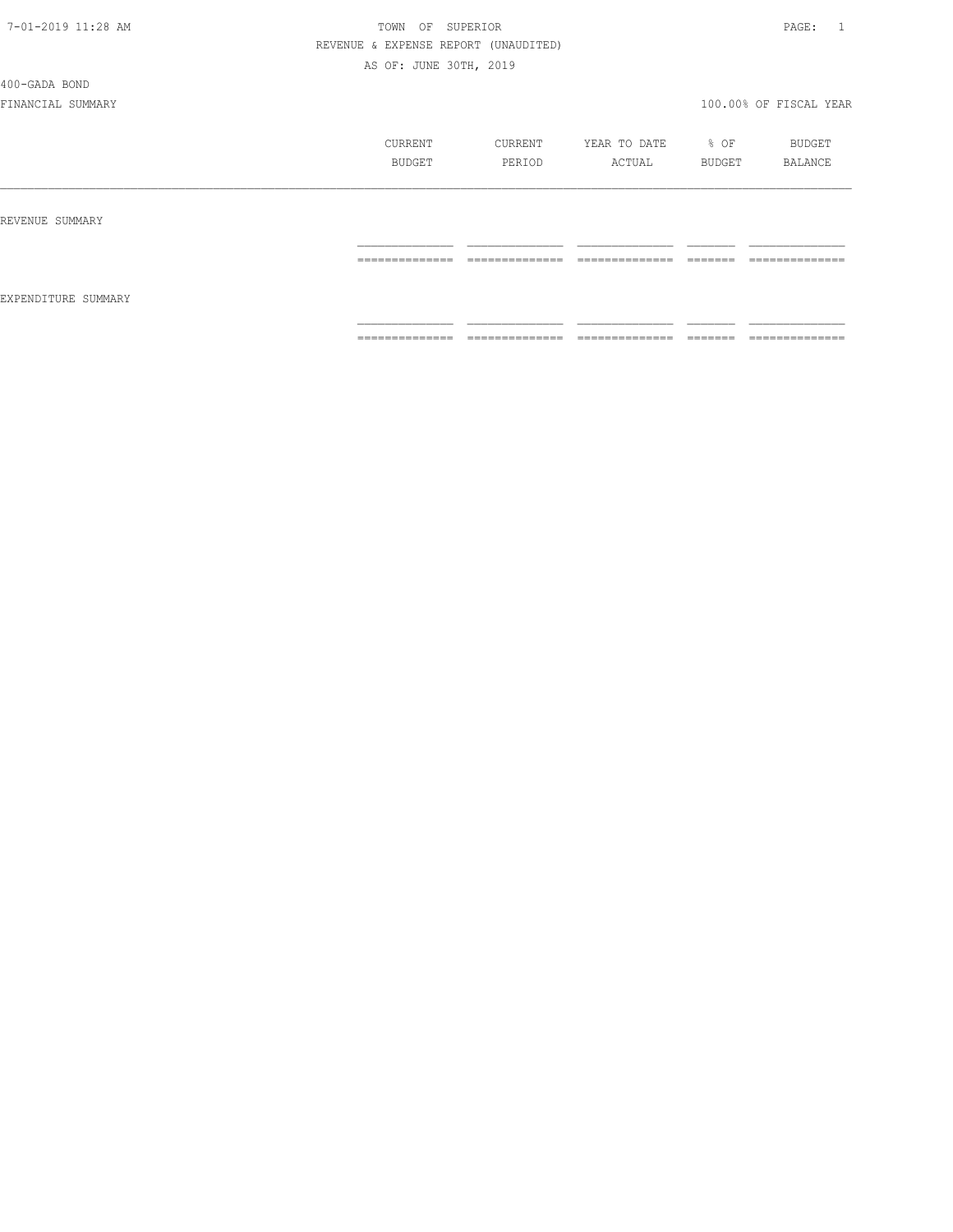410-MPC BOND

|                     | CURRENT<br>BUDGET | CURRENT<br>PERIOD               | YEAR TO DATE<br>ACTUAL          | % OF<br>BUDGET       | BUDGET<br>BALANCE                 |
|---------------------|-------------------|---------------------------------|---------------------------------|----------------------|-----------------------------------|
| REVENUE SUMMARY     | ==============    | ______________<br>------------- | ______________<br>------------- | -------<br>======    | --------------<br>-------------   |
| EXPENDITURE SUMMARY |                   |                                 |                                 |                      |                                   |
|                     | ==============    | --------------<br>.             | ---------------<br>.            | --------<br>________ | --------------<br>_______________ |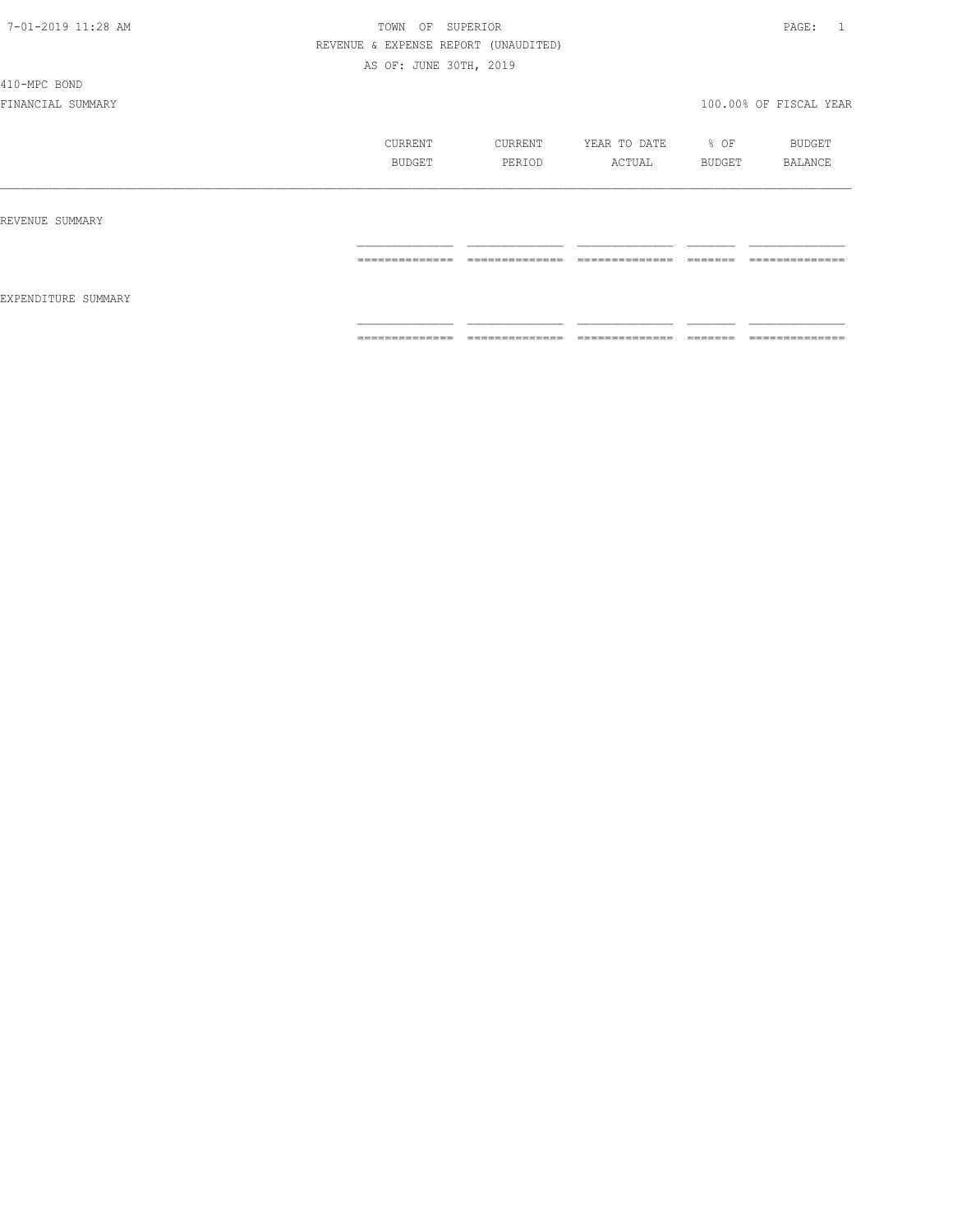#### 500-GRANTS

|                                    | CURRENT<br><b>BUDGET</b> | CURRENT<br>PERIOD      | YEAR TO DATE<br>ACTUAL | % OF<br><b>BUDGET</b> | <b>BUDGET</b><br><b>BALANCE</b>     |
|------------------------------------|--------------------------|------------------------|------------------------|-----------------------|-------------------------------------|
| REVENUE SUMMARY                    |                          |                        |                        |                       |                                     |
| NON-DEPARTMENTAL                   | 2,488,440.00             | 0.00                   | 0.00                   | 0.00                  | 2,488,440.00                        |
| FIRE GRANTS                        | 0.00                     | 0.00                   | 25,873.84              | $0.00$ (              | 25,873.84)                          |
| RECREATION GRANTS                  | 7,500.00                 | 0.00                   | 60,464.00              |                       | 806.19 ( 52,964.00)                 |
| AIRPORT GRANTS                     | 0.00                     | 0.00                   | 16,670.85              |                       | $0.00$ ( $16,670.85$ )              |
| FIRE TRUCK RESTORATION             | 0.00                     | 0.00                   | 2,541.00               |                       | $0.00$ ( $2,541.00$ )               |
| TOTAL REVENUES                     | 2,495,940.00             | 0.00<br>============== | 105,549.69             | 4.23<br>=======       | 2,390,390.31                        |
| EXPENDITURE SUMMARY                |                          |                        |                        |                       |                                     |
| NON-DEPARTMENTAL                   | 2,488,440.00             | 0.00                   | 0.00                   | 0.00                  | 2,488,440.00                        |
| RECREATION GRANTS                  | 7,500.00                 | 738.39                 | 70,638.89              |                       | 941.85 ( 63,138.89)                 |
| RESOLUTION COPPER GIVING           | 0.00                     | 0.00                   | 4,816.34               |                       | $0.00$ ( $4,816.34$ )               |
| AIRPORT GRANTS                     | 0.00                     | 0.00                   | 21,866.79              |                       | 0.00(21,866.79)                     |
| 4TH OF JULY                        | 0.00                     | 2,500.00               | 5,000.00               |                       | $0.00$ ( $5,000.00$ )               |
| ECONOMIC DEVELOPMENT               | 0.00                     | 0.00                   | 15,194.20              | $0.00$ (              | 15, 194.20                          |
| TOTAL EXPENDITURES                 | 2,495,940.00             |                        | 3,238.39 117,516.22    | <b>CONSIDER</b>       | 4.71 2,378,423.78<br>============== |
| REVENUES OVER/(UNDER) EXPENDITURES | $0.00$ (                 | $3,238.39$ (           | 11, 966.53)            |                       | 11,966.53                           |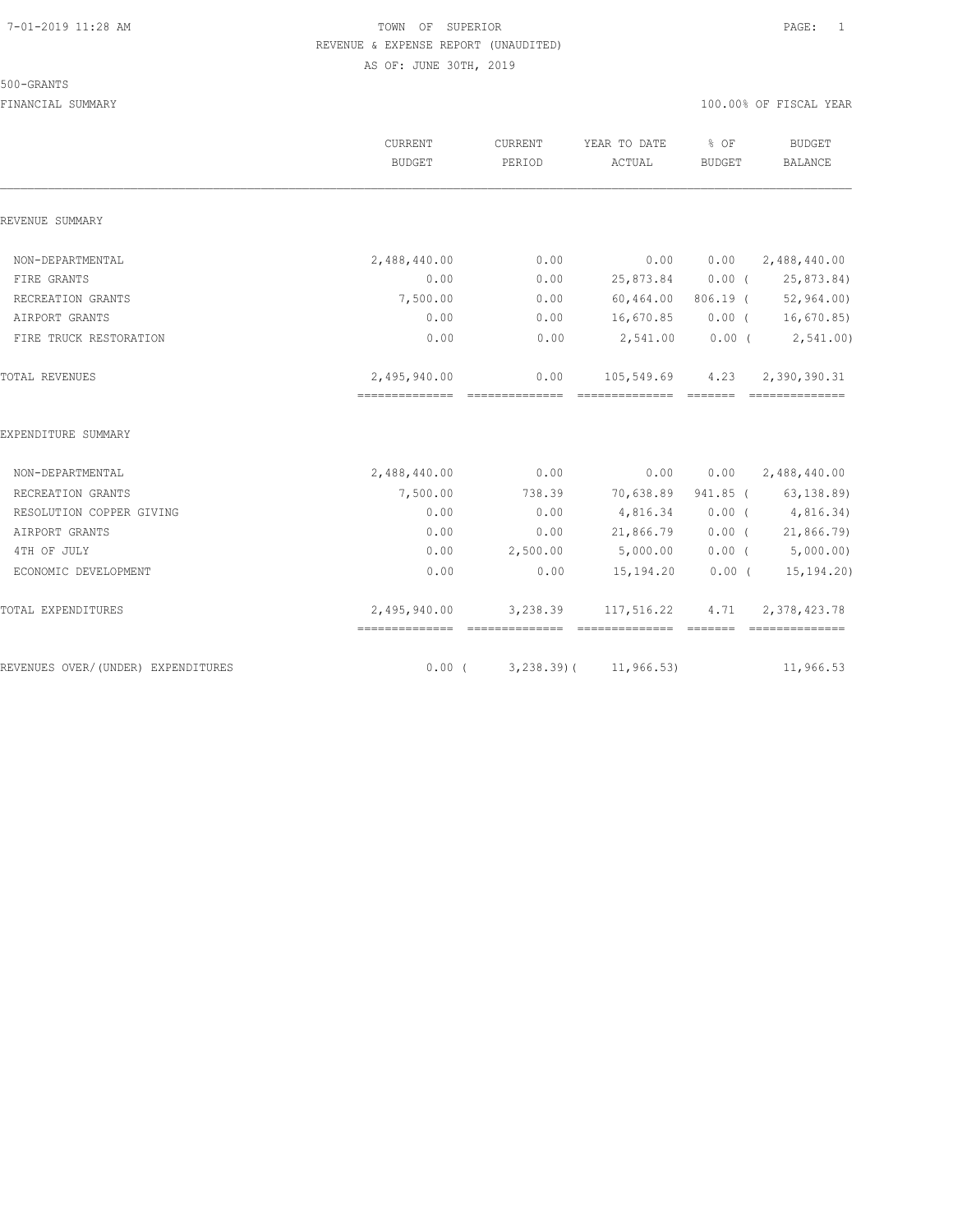# 510-Emergency Services

|                                    | CURRENT<br><b>BUDGET</b>     | CURRENT<br>PERIOD      | YEAR TO DATE<br>ACTUAL                | % OF<br>BUDGET | <b>BUDGET</b><br>BALANCE |
|------------------------------------|------------------------------|------------------------|---------------------------------------|----------------|--------------------------|
| REVENUE SUMMARY                    |                              |                        |                                       |                |                          |
| RC EMERGENCY SERV-FIRE             | 0.00                         | 0.00                   | 137,439.97 0.00 (                     |                | 137, 439.97)             |
| RC EMERGENCY SERV-POLICE           | 200,000.00                   | 0.00                   | 62,537.81                             | 31.27          | 137,462.19               |
| <b>TOTAL REVENUES</b>              | 200,000.00<br>============== | 0.00<br>============== | 199,977.78 99.99<br>==============    | =======        | 22.22<br>==============  |
| EXPENDITURE SUMMARY                |                              |                        |                                       |                |                          |
| RC EMERGENCY SERV-FIRE             | 0.00                         |                        | 3,115.23 177,385.90 0.00 (            |                | 177,385.90)              |
| RC EMERGENCY SERV-POLICE           | 200,000.00                   |                        | 4,010.34 57,052.71                    | 28.53          | 142,947.29               |
| TOTAL EXPENDITURES                 | 200,000.00                   |                        | 7,125.57 234,438.61 117.22 (          |                | 34,438.61)               |
| REVENUES OVER/(UNDER) EXPENDITURES |                              |                        | $0.00$ ( $7,125.57$ ) ( $34,460.83$ ) |                | 34,460.83                |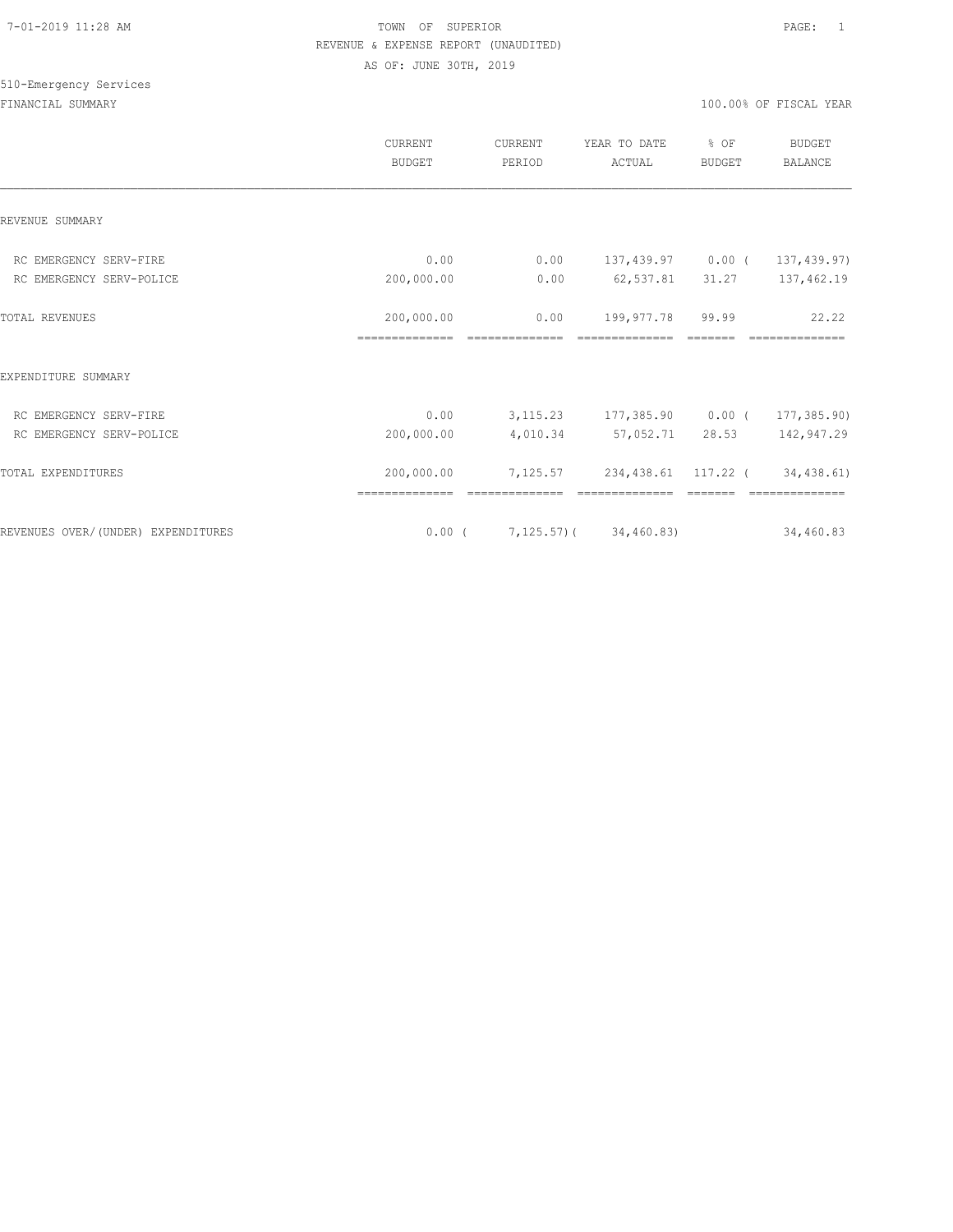#### 511-RESOLUTION GRANTS

|                                    | CURRENT<br><b>BUDGET</b> | CURRENT<br>PERIOD | YEAR TO DATE<br>ACTUAL | % OF<br><b>BUDGET</b> | <b>BUDGET</b><br><b>BALANCE</b> |
|------------------------------------|--------------------------|-------------------|------------------------|-----------------------|---------------------------------|
| REVENUE SUMMARY                    |                          |                   |                        |                       |                                 |
| MAYOR & COUNCIL                    | 0.00                     | 0.00              | 300,000.00             | $0.00$ (              | 300,000.00)                     |
| RECREATION                         | 0.00                     | 0.00              | 200,000.00             | $0.00$ (              | 200,000.00)                     |
| ECONOMIC DEVELOPMENT               | 0.00                     | 0.00              | 100,000.00             | $0.00$ (              | 100,000.00)                     |
| <b>TOTAL REVENUES</b>              | 0.00                     | 0.00              | 600,000.00             | $0.00$ (<br>-------   | 600,000.00)<br>--------------   |
| EXPENDITURE SUMMARY                |                          |                   |                        |                       |                                 |
| MAYOR & COUNCIL                    | 0.00                     | 0.00              | 9,267.00               | $0.00$ (              | 9,267.00                        |
| TOTAL EXPENDITURES                 | 0.00<br>==============   | 0.00              | 9,267.00               | $0.00$ (              | 9, 267.00<br>=========          |
| REVENUES OVER/(UNDER) EXPENDITURES | 0.00                     | 0.00              | 590,733.00             | $\left($              | 590,733.00)                     |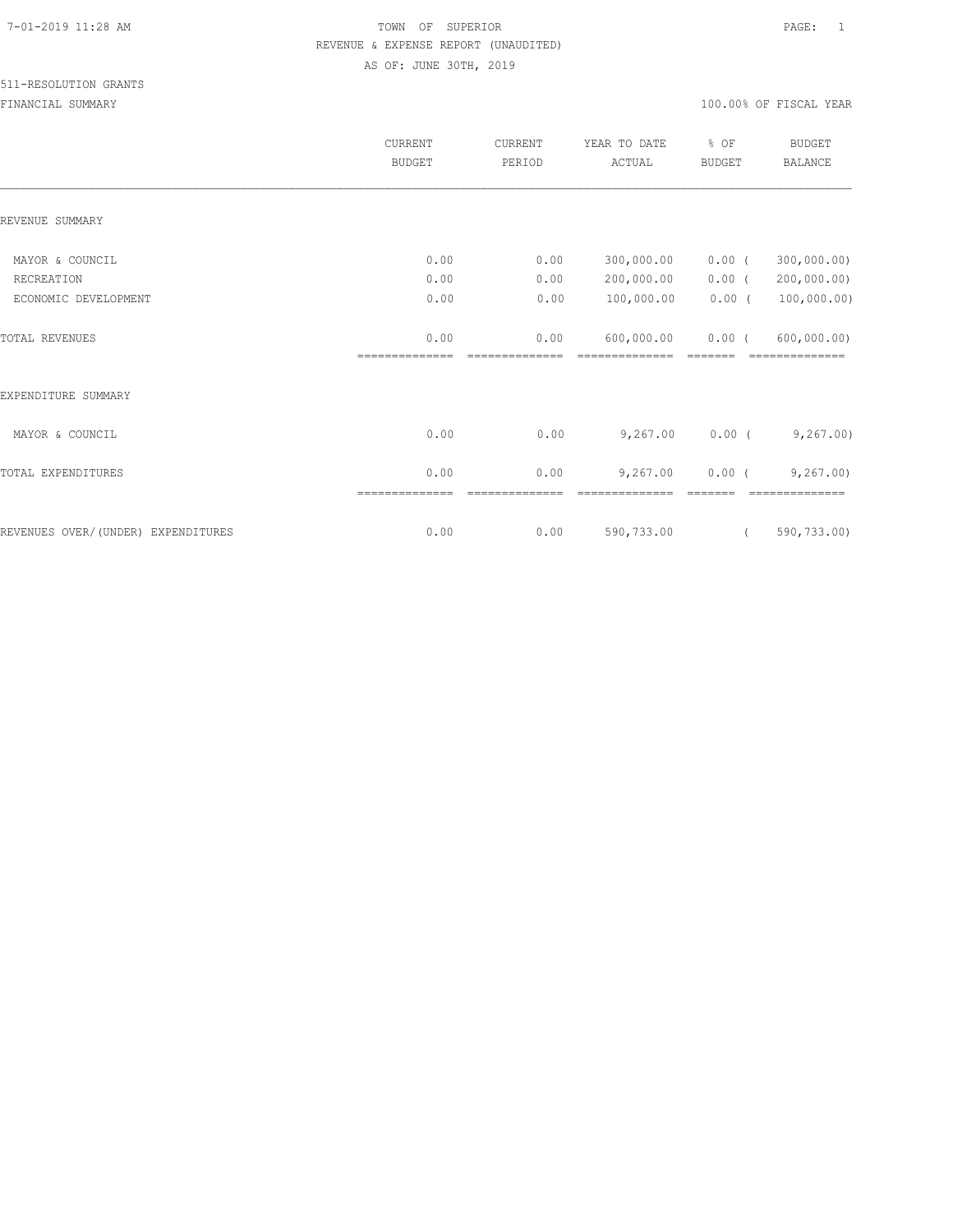800-FIRE DEPT PENSION

|                     | CURRENT<br>BUDGET                                                                                                                                                                                                                                                                                                                                                                                                                                                                            | CURRENT<br>PERIOD                 | YEAR TO DATE<br>ACTUAL                                                                                                                                                                                                                                                                                                                                                                                                                                                                       | % OF<br>BUDGET | BUDGET<br>BALANCE                                                                                                                                                                                                                                                                                                                                                                                                                                                                            |
|---------------------|----------------------------------------------------------------------------------------------------------------------------------------------------------------------------------------------------------------------------------------------------------------------------------------------------------------------------------------------------------------------------------------------------------------------------------------------------------------------------------------------|-----------------------------------|----------------------------------------------------------------------------------------------------------------------------------------------------------------------------------------------------------------------------------------------------------------------------------------------------------------------------------------------------------------------------------------------------------------------------------------------------------------------------------------------|----------------|----------------------------------------------------------------------------------------------------------------------------------------------------------------------------------------------------------------------------------------------------------------------------------------------------------------------------------------------------------------------------------------------------------------------------------------------------------------------------------------------|
| REVENUE SUMMARY     |                                                                                                                                                                                                                                                                                                                                                                                                                                                                                              |                                   |                                                                                                                                                                                                                                                                                                                                                                                                                                                                                              |                |                                                                                                                                                                                                                                                                                                                                                                                                                                                                                              |
|                     | ______________<br>-------------                                                                                                                                                                                                                                                                                                                                                                                                                                                              | ______________                    | ______________                                                                                                                                                                                                                                                                                                                                                                                                                                                                               | --------       | ______________<br>-------------                                                                                                                                                                                                                                                                                                                                                                                                                                                              |
| EXPENDITURE SUMMARY |                                                                                                                                                                                                                                                                                                                                                                                                                                                                                              |                                   |                                                                                                                                                                                                                                                                                                                                                                                                                                                                                              |                |                                                                                                                                                                                                                                                                                                                                                                                                                                                                                              |
|                     | $\begin{array}{c} \multicolumn{2}{c} {\textbf{1}} & \multicolumn{2}{c} {\textbf{2}} & \multicolumn{2}{c} {\textbf{3}} & \multicolumn{2}{c} {\textbf{4}} \\ \multicolumn{2}{c} {\textbf{5}} & \multicolumn{2}{c} {\textbf{6}} & \multicolumn{2}{c} {\textbf{7}} & \multicolumn{2}{c} {\textbf{8}} & \multicolumn{2}{c} {\textbf{9}} \\ \multicolumn{2}{c} {\textbf{6}} & \multicolumn{2}{c} {\textbf{7}} & \multicolumn{2}{c} {\textbf{8}} & \multicolumn{2}{c} {\textbf{9}} & \multicolumn{$ | ______________<br>--------------- | $\begin{array}{c} \multicolumn{2}{c} {\textbf{1}} & \multicolumn{2}{c} {\textbf{2}} & \multicolumn{2}{c} {\textbf{3}} & \multicolumn{2}{c} {\textbf{4}} \\ \multicolumn{2}{c} {\textbf{5}} & \multicolumn{2}{c} {\textbf{6}} & \multicolumn{2}{c} {\textbf{7}} & \multicolumn{2}{c} {\textbf{8}} & \multicolumn{2}{c} {\textbf{9}} \\ \multicolumn{2}{c} {\textbf{1}} & \multicolumn{2}{c} {\textbf{1}} & \multicolumn{2}{c} {\textbf{1}} & \multicolumn{2}{c} {\textbf{1}} & \multicolumn{$ |                | $\begin{array}{c} \multicolumn{2}{c} {\textbf{1}} & \multicolumn{2}{c} {\textbf{2}} & \multicolumn{2}{c} {\textbf{3}} & \multicolumn{2}{c} {\textbf{4}} \\ \multicolumn{2}{c} {\textbf{2}} & \multicolumn{2}{c} {\textbf{3}} & \multicolumn{2}{c} {\textbf{4}} & \multicolumn{2}{c} {\textbf{5}} & \multicolumn{2}{c} {\textbf{6}} \\ \multicolumn{2}{c} {\textbf{4}} & \multicolumn{2}{c} {\textbf{5}} & \multicolumn{2}{c} {\textbf{6}} & \multicolumn{2}{c} {\textbf{6}} & \multicolumn{$ |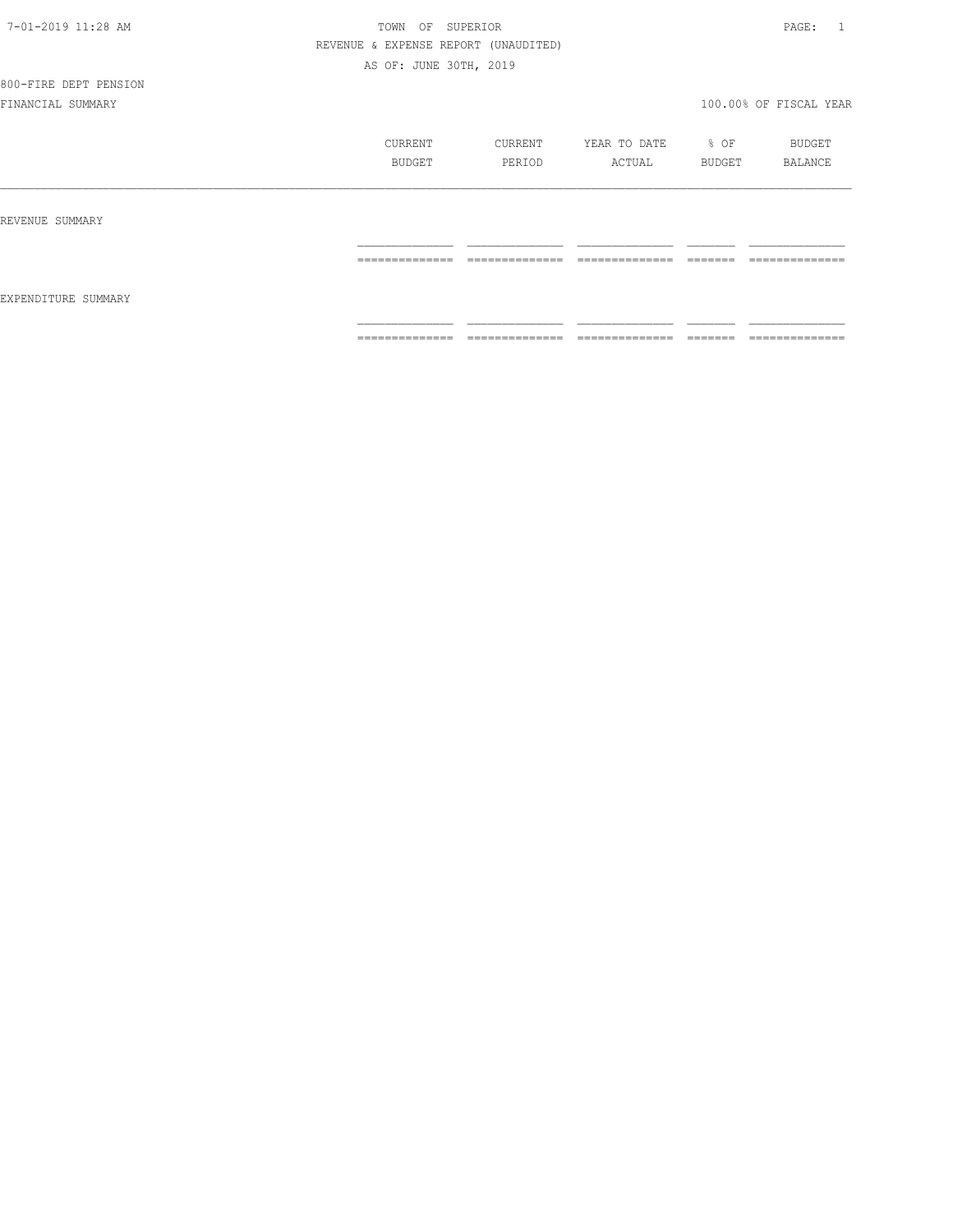810-LGIP

|                     | CURRENT<br>BUDGET | CURRENT<br>PERIOD               | YEAR TO DATE<br>ACTUAL          | % OF<br>BUDGET    | BUDGET<br>BALANCE   |
|---------------------|-------------------|---------------------------------|---------------------------------|-------------------|---------------------|
| REVENUE SUMMARY     |                   |                                 |                                 |                   |                     |
|                     | ==============    | --------------<br>------------- | --------------<br>------------- | -------<br>====== | --------------<br>. |
| EXPENDITURE SUMMARY | ==============    | ==============                  | ==============                  | =======           | ==============      |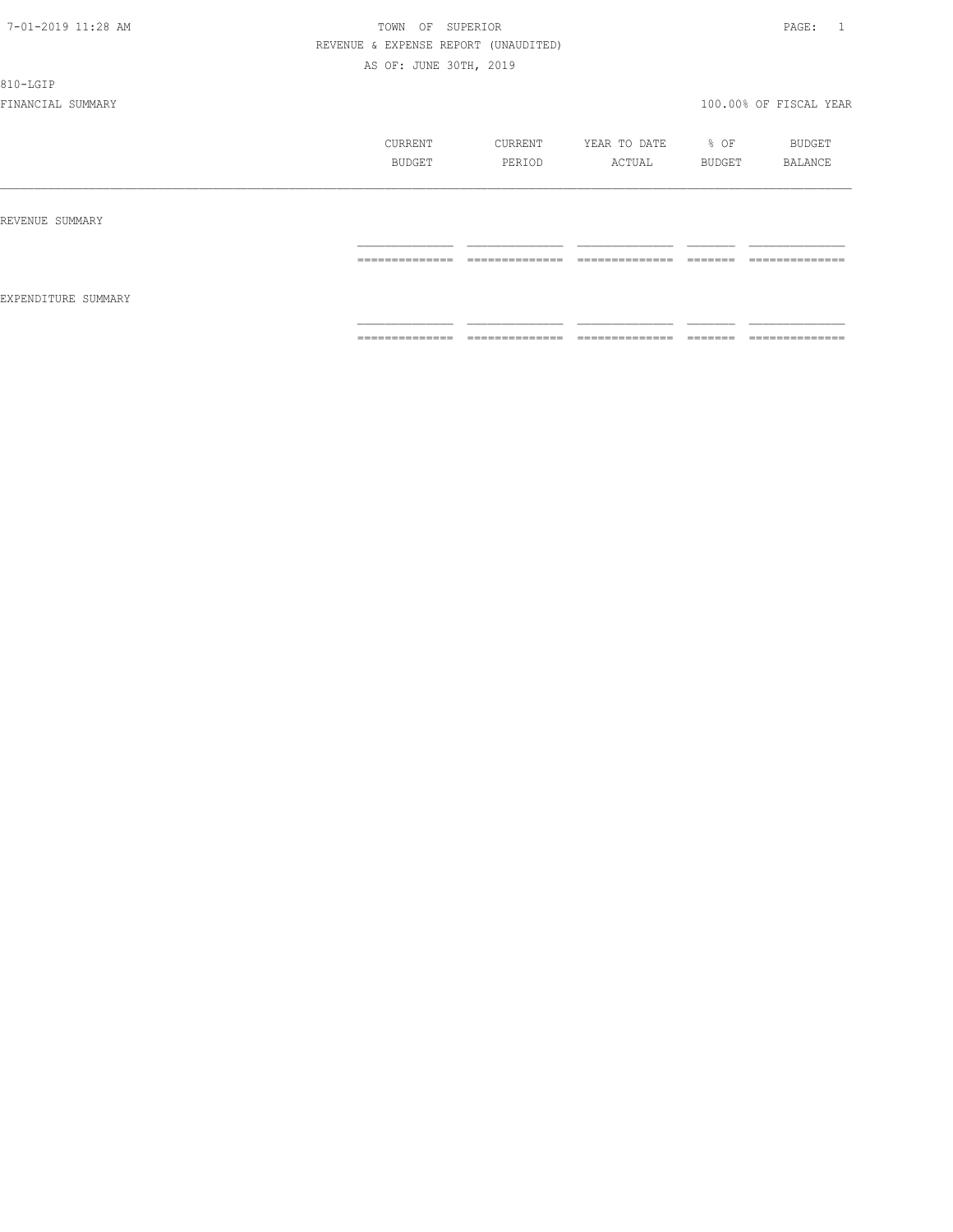820-EXPLORERS

|                     | CURRENT<br>BUDGET                 | CURRENT<br>PERIOD               | YEAR TO DATE<br>ACTUAL | % OF<br>BUDGET     | BUDGET<br>BALANCE                 |
|---------------------|-----------------------------------|---------------------------------|------------------------|--------------------|-----------------------------------|
| REVENUE SUMMARY     |                                   |                                 |                        |                    |                                   |
|                     | ______________<br>--------------- | ______________<br>------------- | ______________<br>.    | --------<br>====== | ______________<br>_______________ |
| EXPENDITURE SUMMARY |                                   |                                 |                        |                    |                                   |
|                     | ______________<br>--------------- | ==============                  | ______________<br>.    | --------<br>______ | ______________<br>.               |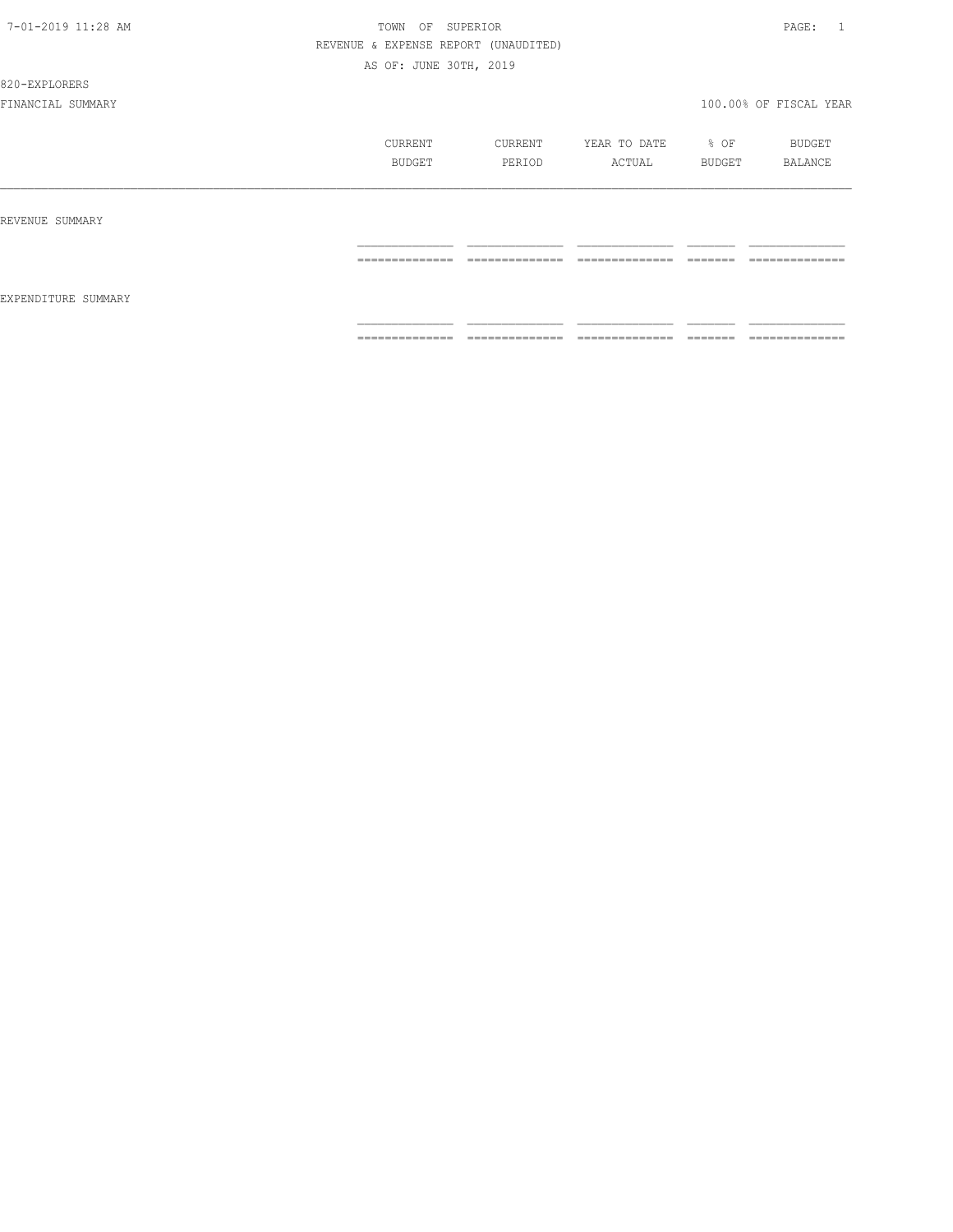|                                    | CURRENT<br><b>BUDGET</b> | CURRENT<br>PERIOD | YEAR TO DATE<br>ACTUAL | % OF<br><b>BUDGET</b> | <b>BUDGET</b><br><b>BALANCE</b> |
|------------------------------------|--------------------------|-------------------|------------------------|-----------------------|---------------------------------|
| REVENUE SUMMARY                    |                          |                   |                        |                       |                                 |
| NON-DEPARTMENTAL                   | 0.00                     | 0.00              |                        |                       | 4,389.13 0.00 (4,389.13)        |
| TOTAL REVENUES                     | 0.00                     | 0.00              | 4,389.13               | $0.00$ (              | 4,389.13)                       |
| EXPENDITURE SUMMARY                |                          |                   |                        |                       |                                 |
| NON-DEPARTMENTAL                   | 0.00                     | 0.00              |                        |                       | $2,900.00$ 0.00 ( 2,900.00)     |
| TOTAL EXPENDITURES                 | 0.00                     | 0.00              | 2,900.00               | $0.00$ (              | 2,900.00)                       |
| REVENUES OVER/(UNDER) EXPENDITURES | 0.00                     | 0.00              | 1,489.13               |                       | (1, 489.13)                     |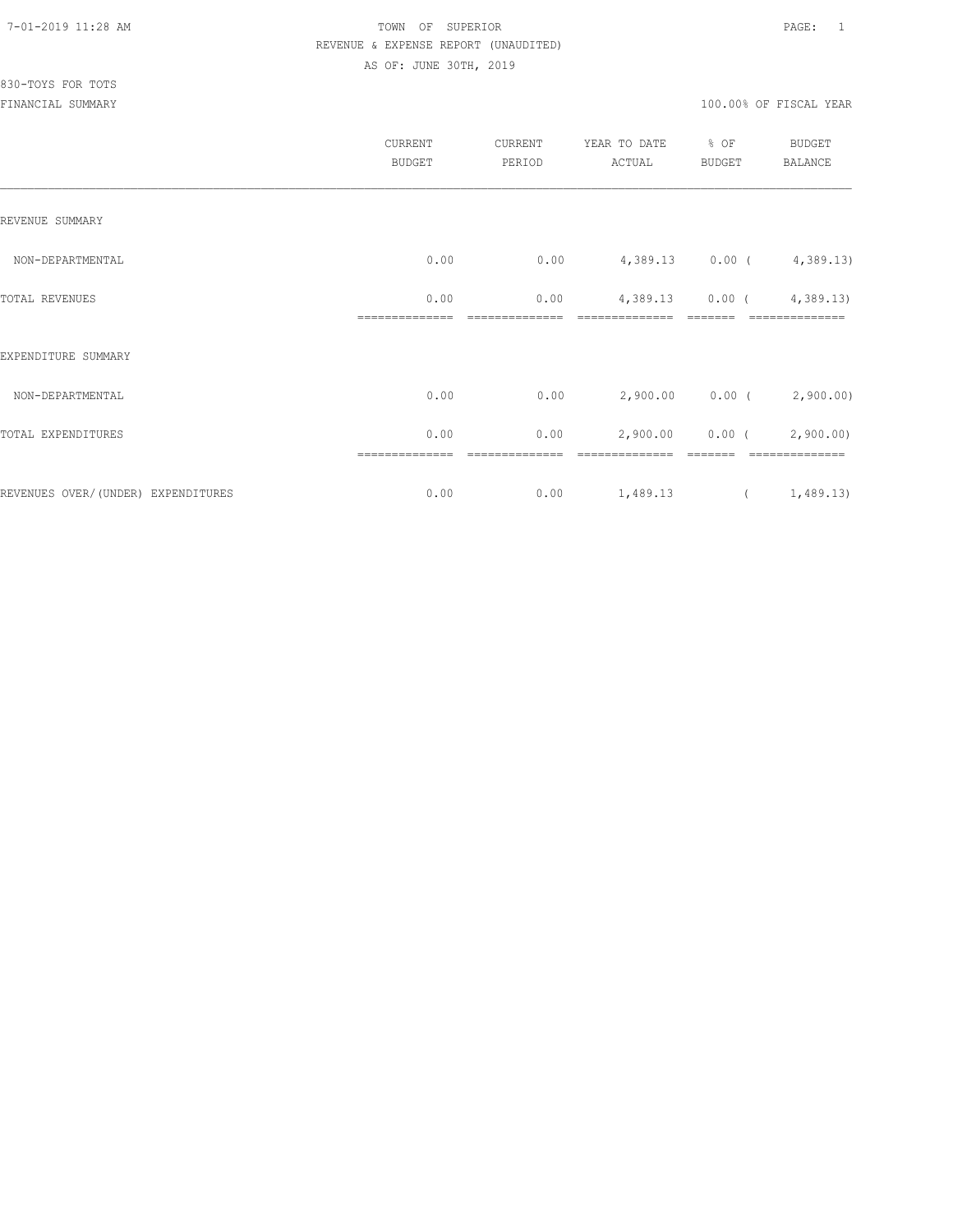840-GENERAL FIXED ASSETS

|                     | CURRENT<br>BUDGET    | CURRENT<br>PERIOD    | YEAR TO DATE<br>ACTUAL | % OF<br>BUDGET      | BUDGET<br>BALANCE   |
|---------------------|----------------------|----------------------|------------------------|---------------------|---------------------|
| REVENUE SUMMARY     |                      |                      |                        |                     |                     |
| EXPENDITURE SUMMARY | ---------------<br>. | ---------------<br>. | ---------------<br>.   | -------<br>======   | --------------<br>. |
|                     | ==============       | ==============       | ==============         | ________<br>------- | ==============      |